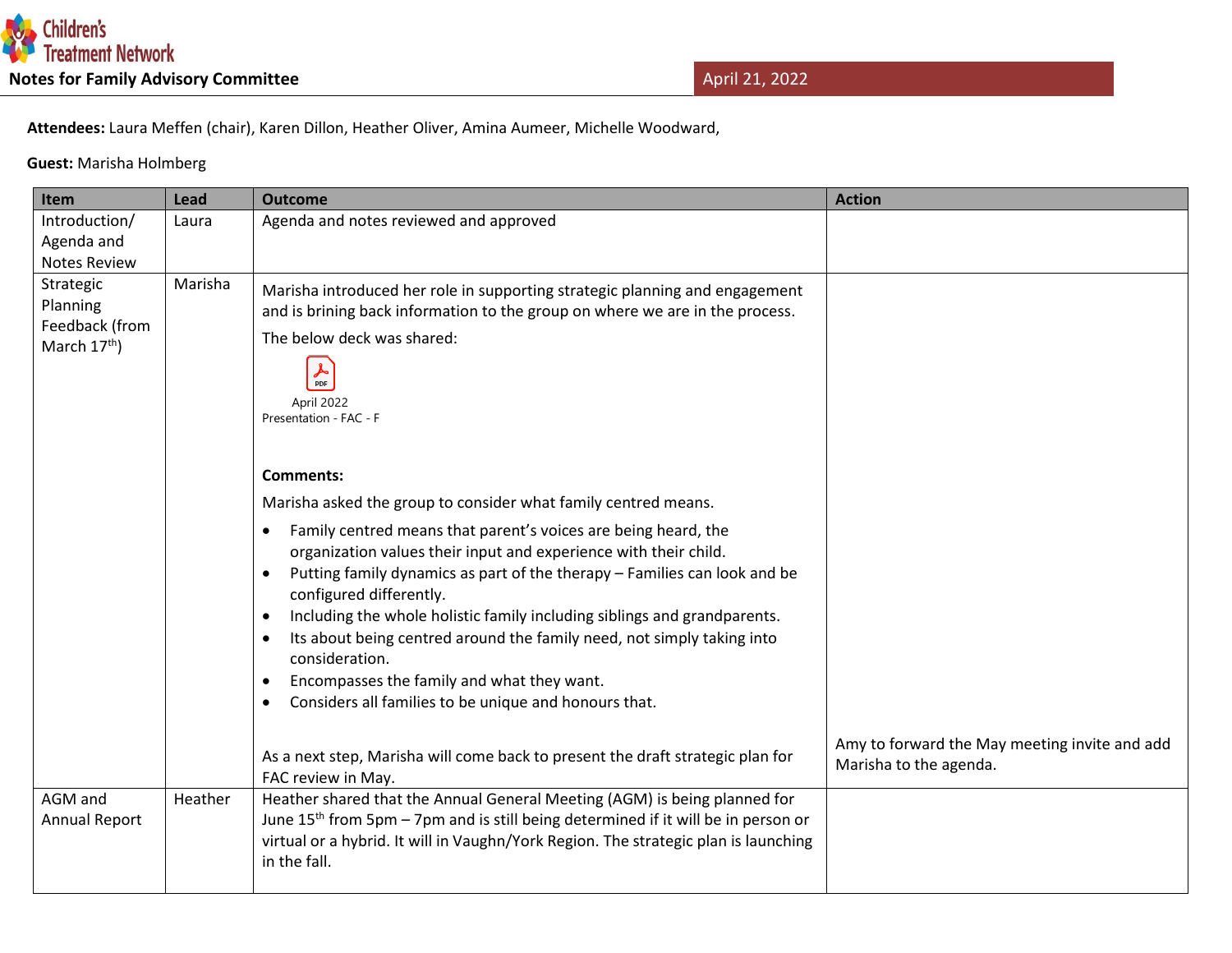

|                                                  |           | The June AGM meeting will have time allocated for a 3-5-minute presentation<br>on FAC highlights. The theme for AGM is future forward, and it would be great<br>to tie in this fiscal year's committee highlights and move into future forward<br>ideas such as what we are excited about and roles and future planning. This<br>could be 3 slides or a quick video to speak to points or showcase what the<br>committee does being family centred and the important work this committee<br>does. |                                                                                                                                                  |
|--------------------------------------------------|-----------|---------------------------------------------------------------------------------------------------------------------------------------------------------------------------------------------------------------------------------------------------------------------------------------------------------------------------------------------------------------------------------------------------------------------------------------------------------------------------------------------------|--------------------------------------------------------------------------------------------------------------------------------------------------|
|                                                  |           | Laura will represent at the meeting, and all will be welcome to join virtually.<br>Heather invited the group to consider any thoughts/ideas around what they<br>would like to share at the AGM meeting, and we will revisit this discussion and                                                                                                                                                                                                                                                   | Heather will add AGM presentation to the next<br>meeting agenda. Amy will send a reminder to the<br>group when sending out the agenda to come to |
|                                                  |           | brainstorming at the next FAC meeting in May.<br><b>Comments:</b><br>Ideas include getting more volunteers on FAC and building capacity<br>$\bullet$<br>within the committee.                                                                                                                                                                                                                                                                                                                     | the next meeting with thoughts and ideas<br>around future forward highlights to share at the<br>AGM meeting.                                     |
|                                                  |           | Finding new ways to collaborate with CTN.<br>Highlighting Laura and Michelle's volunteer services award for 5 years<br>of service can be highlighted.<br>Amina being an alumni volunteer<br>Honouring each team member.<br>$\bullet$                                                                                                                                                                                                                                                              |                                                                                                                                                  |
|                                                  |           | Heather thanked Valeriya for sharing her story to be included in the annual<br>report, which showcased the impact that the equipment loan has on families.                                                                                                                                                                                                                                                                                                                                        |                                                                                                                                                  |
|                                                  |           | Heather also noted we will be doing a year in review video, and Heather has<br>reached out to a few families to do a 30-second video. If anyone is interested in<br>participating in a video or sending in photos or know someone who is<br>interested to please let Heather know.                                                                                                                                                                                                                |                                                                                                                                                  |
| <b>StartSmart Hubs</b><br>Update and<br>Feedback | Ann-Carol | Ann-Carol introduce Kim's role as clinical modernization lead on SmartStart<br>Hubs. Ann-Carol will be presenting today for Kim who was unable to attend the<br>meeting.                                                                                                                                                                                                                                                                                                                          |                                                                                                                                                  |
|                                                  |           | The below slide deck was reviewed:                                                                                                                                                                                                                                                                                                                                                                                                                                                                |                                                                                                                                                  |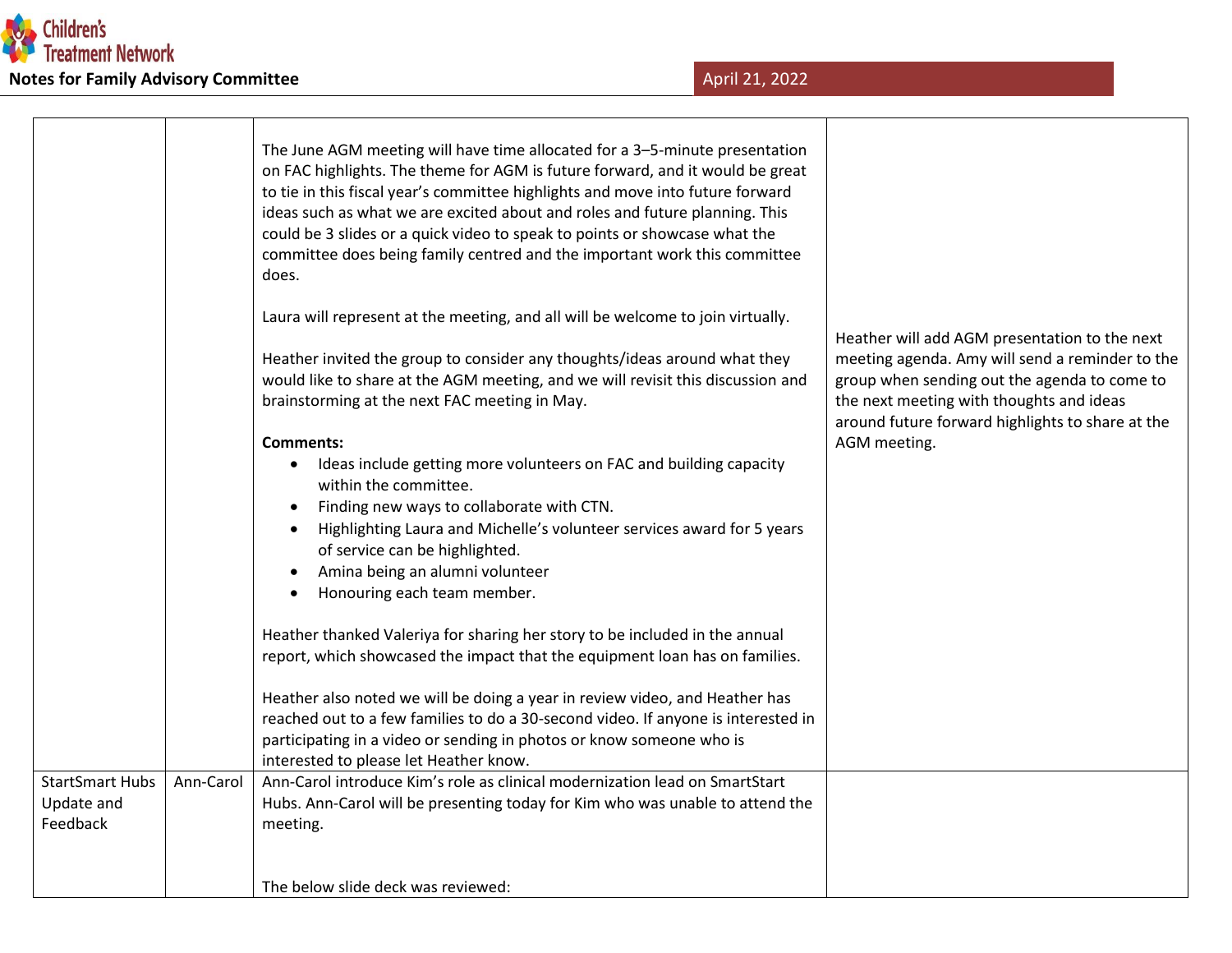

|                                                 | ⅄<br>PDF<br>CTN as a Hub FAC<br><b>Presentation April 21</b><br>Ann-Carol raised the question about how FAC wants to be engaged, and how<br>FAC proposes we engage youth and families outside of committee<br>representation.                                                                                                                                                                                                                                                                                                                                                                                                                                                                                                                                                                                                                                                                           |  |
|-------------------------------------------------|---------------------------------------------------------------------------------------------------------------------------------------------------------------------------------------------------------------------------------------------------------------------------------------------------------------------------------------------------------------------------------------------------------------------------------------------------------------------------------------------------------------------------------------------------------------------------------------------------------------------------------------------------------------------------------------------------------------------------------------------------------------------------------------------------------------------------------------------------------------------------------------------------------|--|
|                                                 | <b>Comments:</b><br>Q: It seems like CTN is already doing a lot of the work presented, what<br>$\bullet$<br>is new? What are other CTCs implementing?<br>A: CTN operates in a network model with partners who sub-contract on<br>$\bullet$<br>our behalf's. This is unique in that we are the only CTC that operated in<br>this way as other CTCs provider services directly which will be a bigger<br>piece of work for other CTCs. However, it becomes complicated for us<br>to make sure all partners are using the same process. Another big<br>difference is the way that CTN is able to share information with<br>partners through the shared electronic record which is unique from<br>other CTCs.<br>The community in general not aware that CTN exists (in the same way<br>$\bullet$<br>they know that Bloorview does, for example). SmartStart Hubs will help<br>to get CTN's name out there. |  |
| Co-designing<br>CTN's Family-<br>based Supports | Ann-Carol briefly talked about where CTN is in the process of mapping out a co-<br>design process, this will include how we can promote youth independence and<br>provide youth with information they are seeking.<br>Ann-Carol will come back to FAC and share approach for FAC advice and<br>feedback.                                                                                                                                                                                                                                                                                                                                                                                                                                                                                                                                                                                                |  |
| Pandemic<br>Updates                             | No major updates at this time, continuing to offer more and more in person<br>options with virtual options as well. PPE protocols are still fully in place.                                                                                                                                                                                                                                                                                                                                                                                                                                                                                                                                                                                                                                                                                                                                             |  |